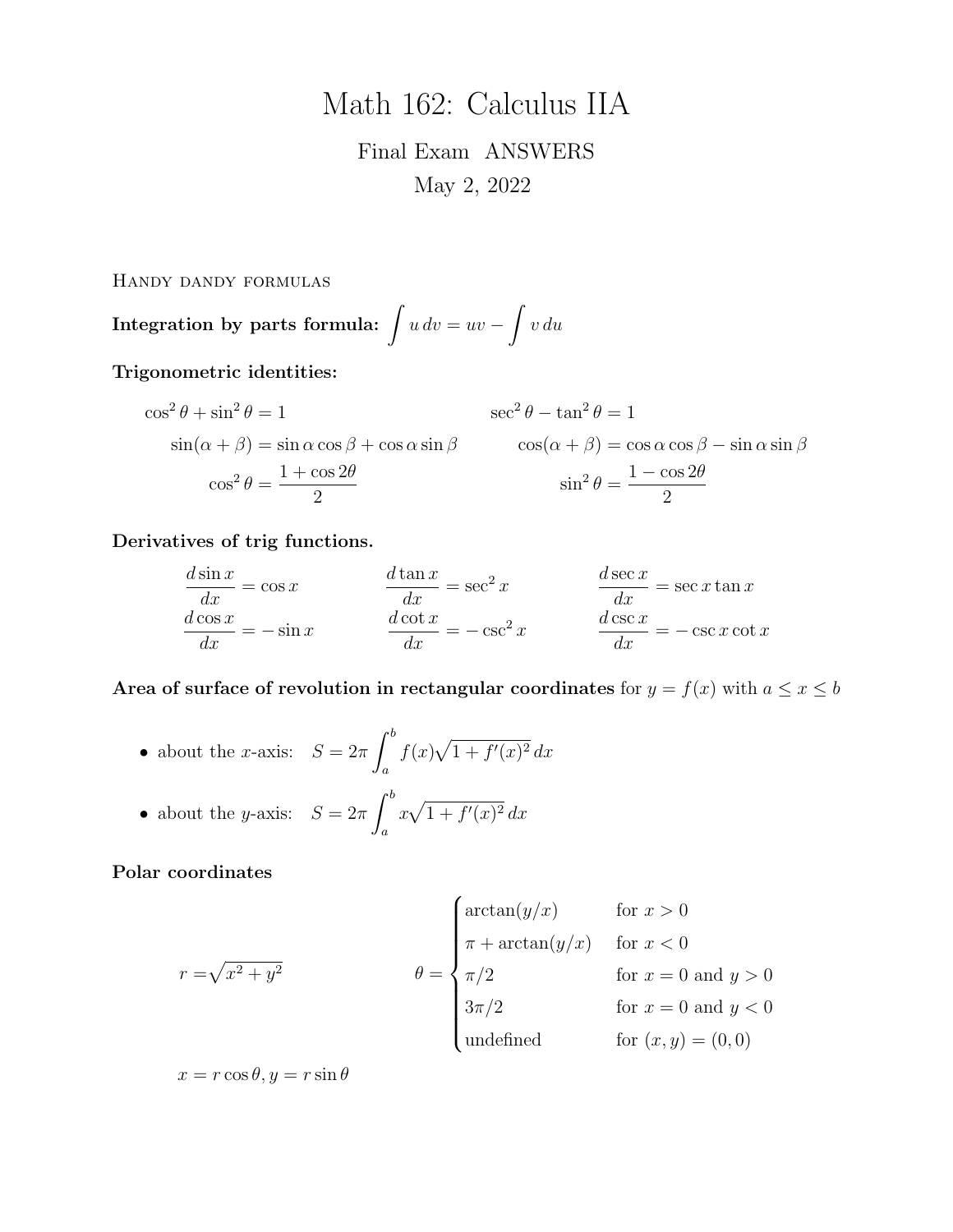Changing  $\theta$  by any multiple of  $2\pi$  does not change the location of the point. Changing the sign of r is equivalent to adding  $\pi$  to  $\theta$ , which is the same as moving the point to one in the opposite direction and the same distance from the origin.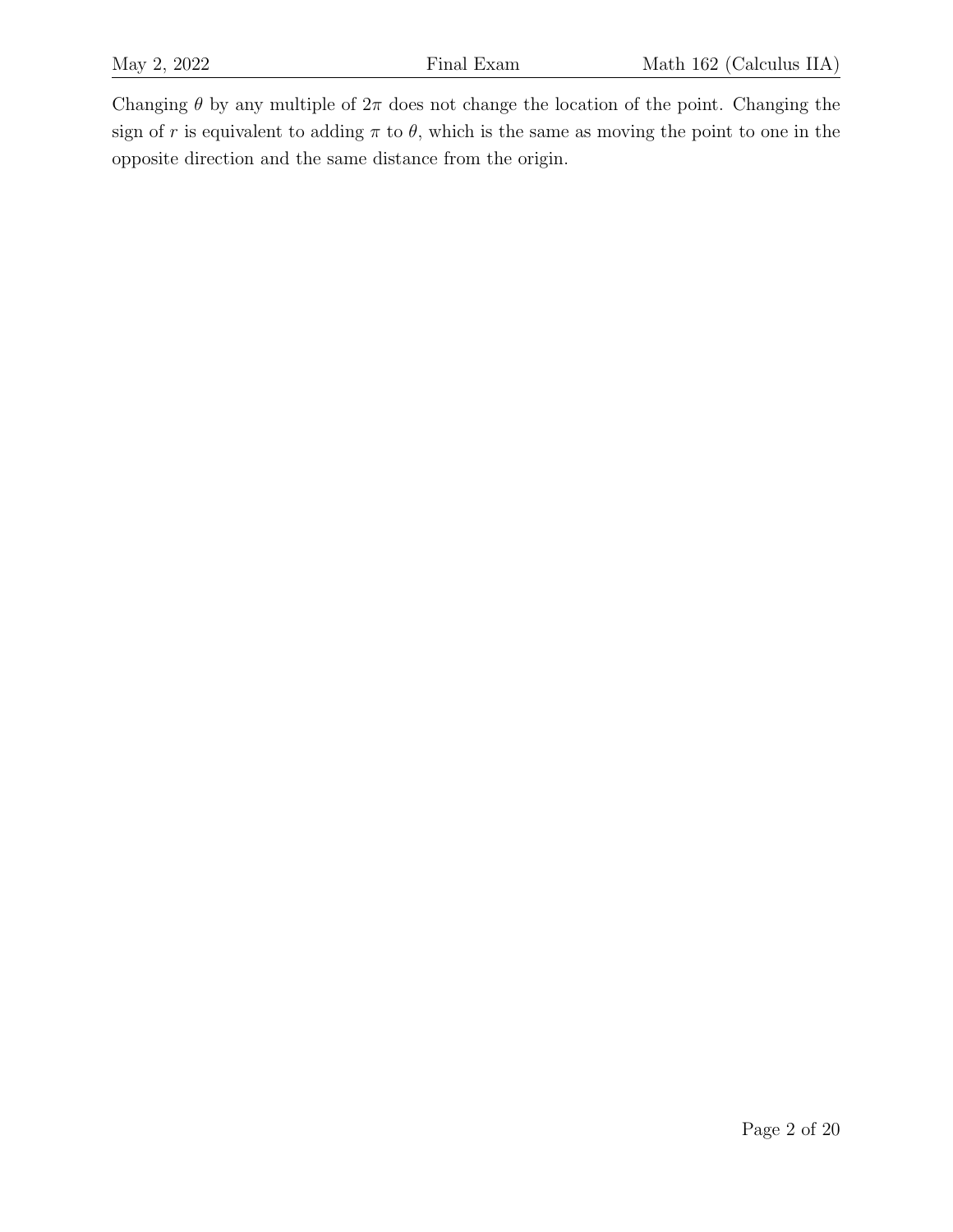Area in polar coordinates for  $r = f(\theta)$  with  $\alpha \le \theta \le \beta$ :

$$
A = \int_{\alpha}^{\beta} \frac{r^2}{2} \, d\theta
$$

#### Arc length formulas

• Rectangular coordinates,  $y = f(x)$  with  $a \le x \le b$ :

$$
S = \int_a^b \sqrt{1 + f'(x)^2} \, dx
$$

• Polar coordinates,  $r = f(\theta)$  with  $\alpha \leq \theta \leq \beta$ :

$$
S = \int_{\alpha}^{\beta} \sqrt{r^2 + f'(\theta)^2} \, d\theta
$$

• Parametric equations,  $x = x(t)$  and  $y = y(t)$  with  $a \le t \le b$ :

$$
S = \int_{a}^{b} \sqrt{\left(\frac{dx}{dt}\right)^{2} + \left(\frac{dy}{dt}\right)^{2}} dt
$$

#### Infinite series formulas

- The *Maclaurin series* for  $f(x)$  is  $\sum_{n=0}^{\infty}$  $n=0$  $f^{(n)}(0)$ n!  $x^n$ .
- The *Taylor series* for  $f(x)$  at a is  $\sum_{n=0}^{\infty}$  $n=0$  $f^{(n)}(a)$ n!  $(x-a)^n$ .
- The mth Taylor polynomial is  $T_m(x) = \sum_{m=1}^{m}$  $n=0$  $f^{(n)}(a)$ n!  $(x-a)^n$ ,
- The mth Taylor remainder is  $R_m(x) = f(x) T_m(x)$
- Taylor's inequality says that if  $|f^{(n+1)}(x)| \leq M$  for suitable x, then  $|R_m(x)| \leq \frac{(x-a)^{n+1}M}{(x-a)^{n+1}}$  $\frac{a}{(n+1)!}$ .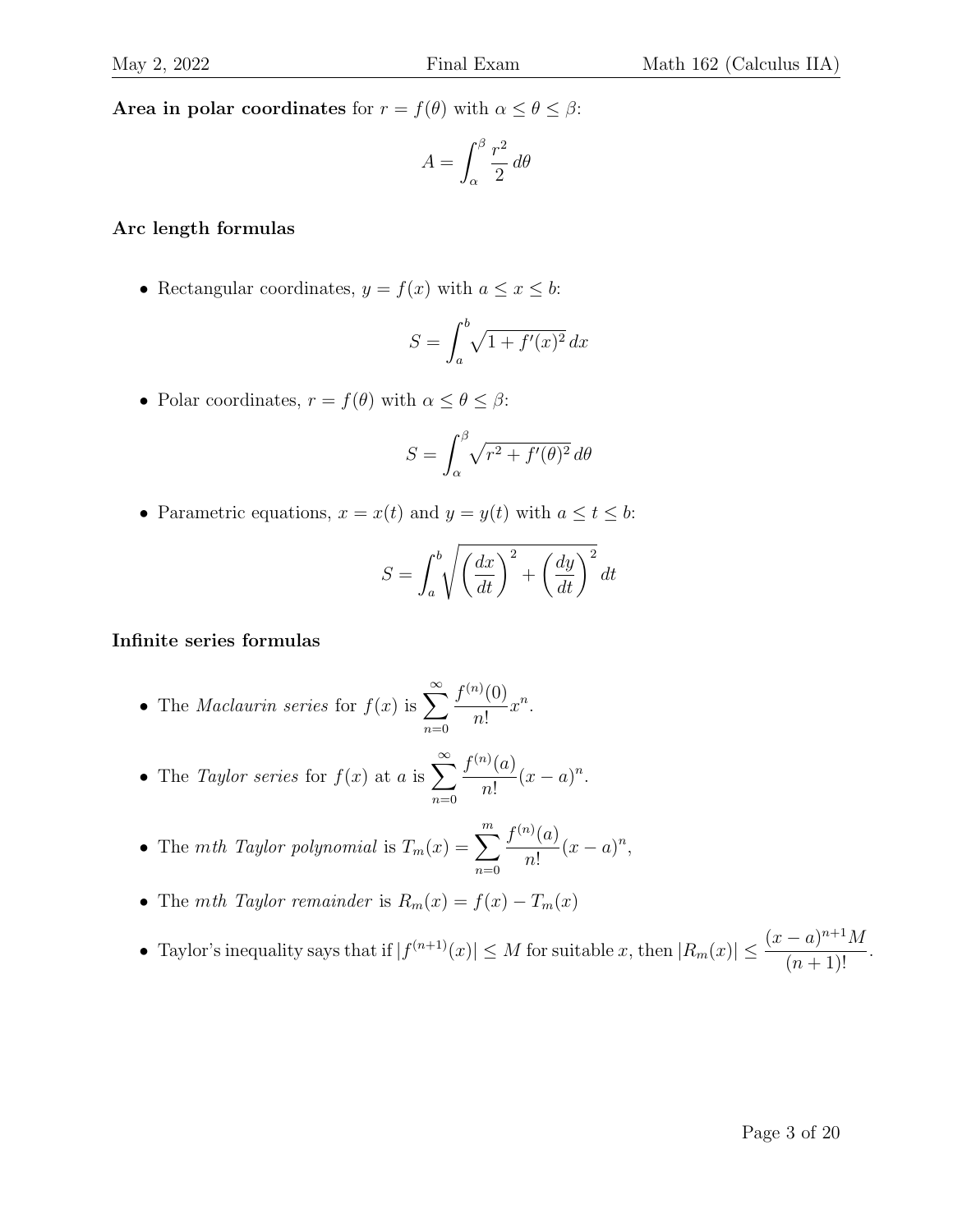## Part A

## 1. (20 points)

Consider the region in the first quadrant enclosed by the curve  $y =$ √  $\sqrt{2-x}$  and the lines  $x = 0$  and  $y = 0$ . A sketch of the region is shown in the following graph:



(a) (10 points)

Use the shell method to write an integral that represents the volume of the solid obtained by revolving the region about the  $y$ -axis. Do not evaluate the integral!.

#### Answer:

Using the shell method, we have shells of radius x. height  $\sqrt{2-x}$  and thickness  $\Delta x$ . Therefore,

$$
V = 2\pi \int_0^2 x\sqrt{2-x} \ dx.
$$

(b) (10 points) Use the disk/washer method to write an integral that represents the volume of the solid obtained by revolving the region about the line  $y = 2$ . Do not evaluate the integral!.

#### Answer:

Using the washer method, we have washers with exterior radius 2, interior radius 2 −  $\sqrt{2-x}$  and thickness  $\Delta x$ . Therefore,

$$
V = \pi \int_0^2 (2^2 - (2 - \sqrt{2 - x})^2) dx.
$$

2. (20 points) A rectangular water tank that is 5 meters long, 3 meters wide, and 12 meters deep is full of water. Take the density of water as 1000  $kg/m<sup>3</sup>$  and approximate the acceleration due to gravity as 10  $m/s^2$ .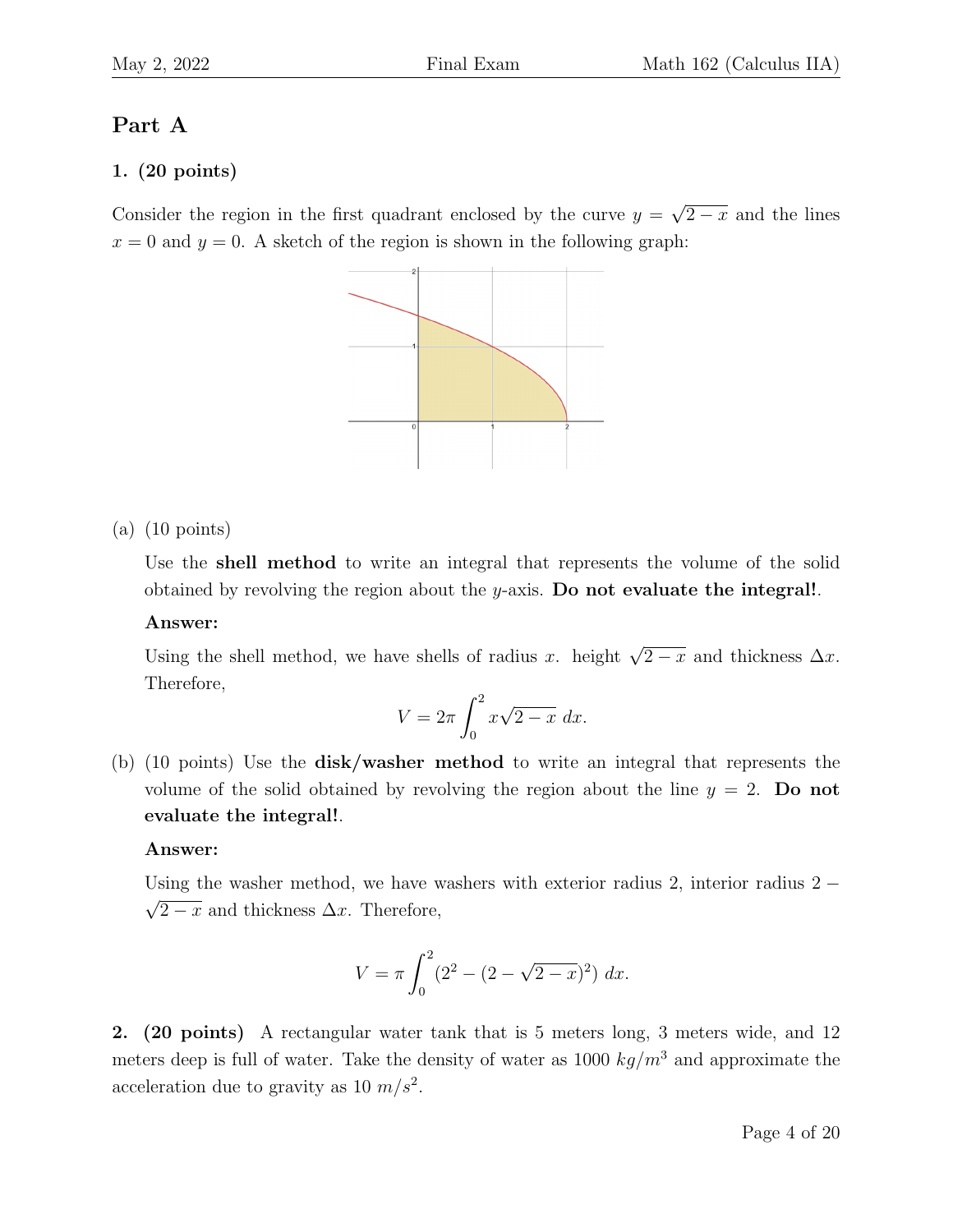(a) (10 points) Set up but do not evaluate the integral expression for the work needed to pump all of the water out of the tank.

### Answer:

The area of a layer of water is  $3 \cdot 5 = 15$  squared meters as it is 3 meters wide and 5 meters long.

The volume of a thin layer of water with height  $dy$  meters is 15  $dy$  cubic meters.

Multiplying this by the density of the water,  $1000kg/m<sup>3</sup>$ , we obtain the mass of the layer as 15, 000 dy kilograms. Multiplying this by gravity we see that force is 150, 000 dy Newtons.

The distance a layer of water travels is  $12 - y$  meters because the measured distance is between the height of a layer, y meters, and the top of the tank, 12 meters above the ground.

As we pump all the water out the lower bound of integration is  $y = 0$  and as it is full of water the upper bound is  $y = 12$ . Hence the total work is expressed by

$$
\int_{0}^{12} 150,000(12-y) \ dy
$$

(b) (10 points) Set up but do not evaluate the integral expression for the work needed to pump one fourth of the water out with a pipe that is 4 m above the top of the tank.



Answer: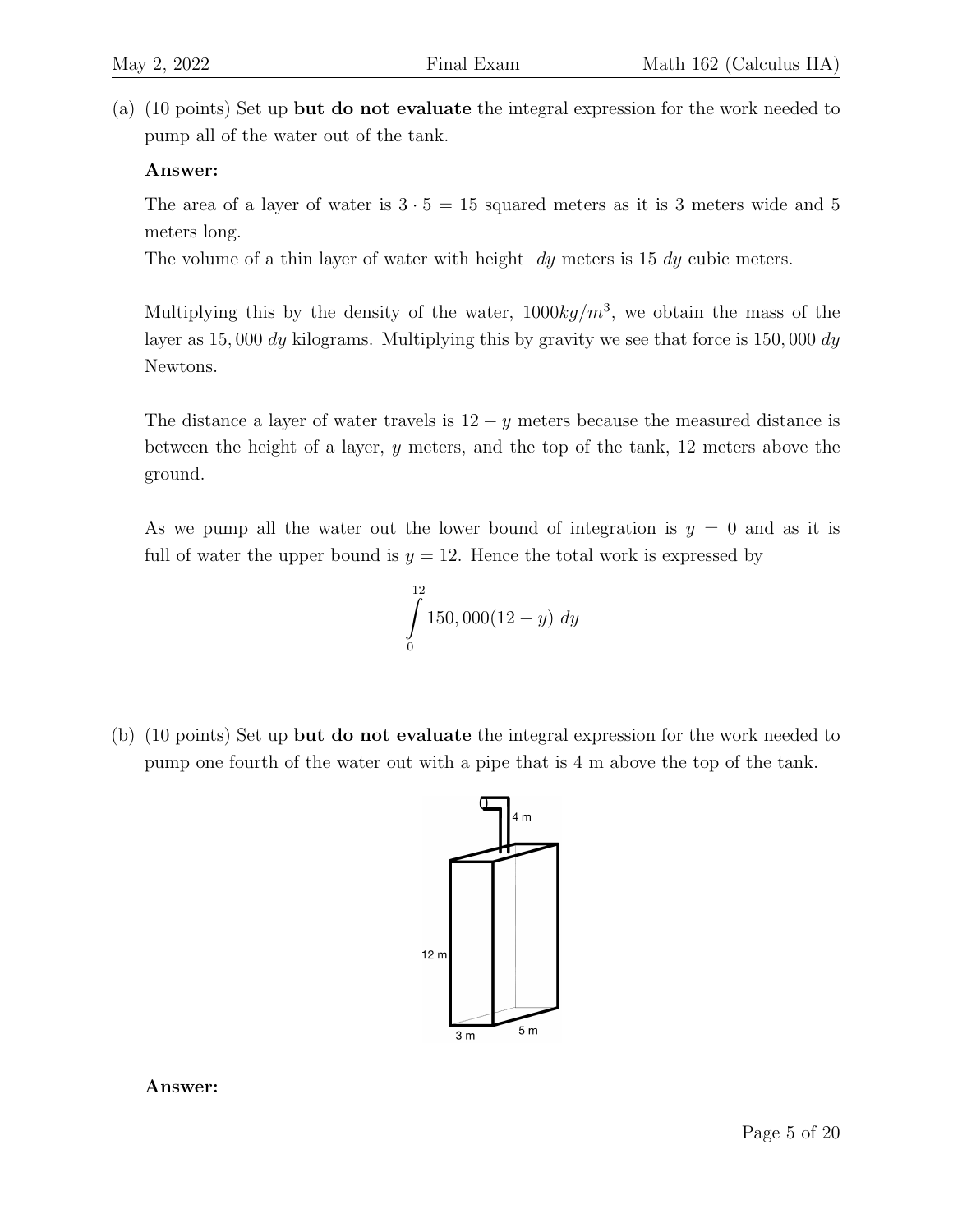For part (b), the force computation is exactly the same as part (a), so the force is 150,000 dy Newtons because the set up in part (b) only affects the distance that a thin water layer takes and the integral bounds.

Here, a layer travels up to the top of the tank but then goes through the pipe and hence it is  $(12 - y) + 4 = 16 - y$  meters.

As we pump one fourth of the water out, we stop, when the height of the water is three fourth of the depth of the tank, hence  $y = 9$  is the lower bound. As the tank is full, the upper bound will stay the same as  $y = 12$ . Hence the total work is expressed by

$$
\int_{9}^{12} 150,000(16-y) \ dy
$$

3. (15 points) Compute the following integral:

$$
\int 6 \arctan\left(\frac{8}{w}\right) dw
$$

#### Answer:

Take 
$$
u = 6 \arctan(\frac{8}{w})
$$
,  $dv = dw$ . So  $du = \frac{-48}{w^2 + 64} dw$ ,  $v = w$ . Then,  
\n
$$
\int 6 \tan^{-1} \frac{8}{w} dw = 6w \tan^{-1} \frac{8}{w} + 48 \int \frac{w}{w^2 + 64} dw = 6w \tan^{-1} 8w + 24 \ln|w^2 + 64| + C.
$$

#### 4. (15 points)

Compute the following integral:

$$
\int \frac{\sqrt{4-x^2}}{x^4} \, dx
$$

#### Answer:

Let  $\cos(\theta) = x/2$ . So  $dx = -\sin(\theta)/2d\theta$ . √  $4-x^2=\sin(\theta).$ 

After trig substitution, the integral is

$$
-\int \frac{\sin^2(\theta)}{32\cos^4(\theta)}d\theta.
$$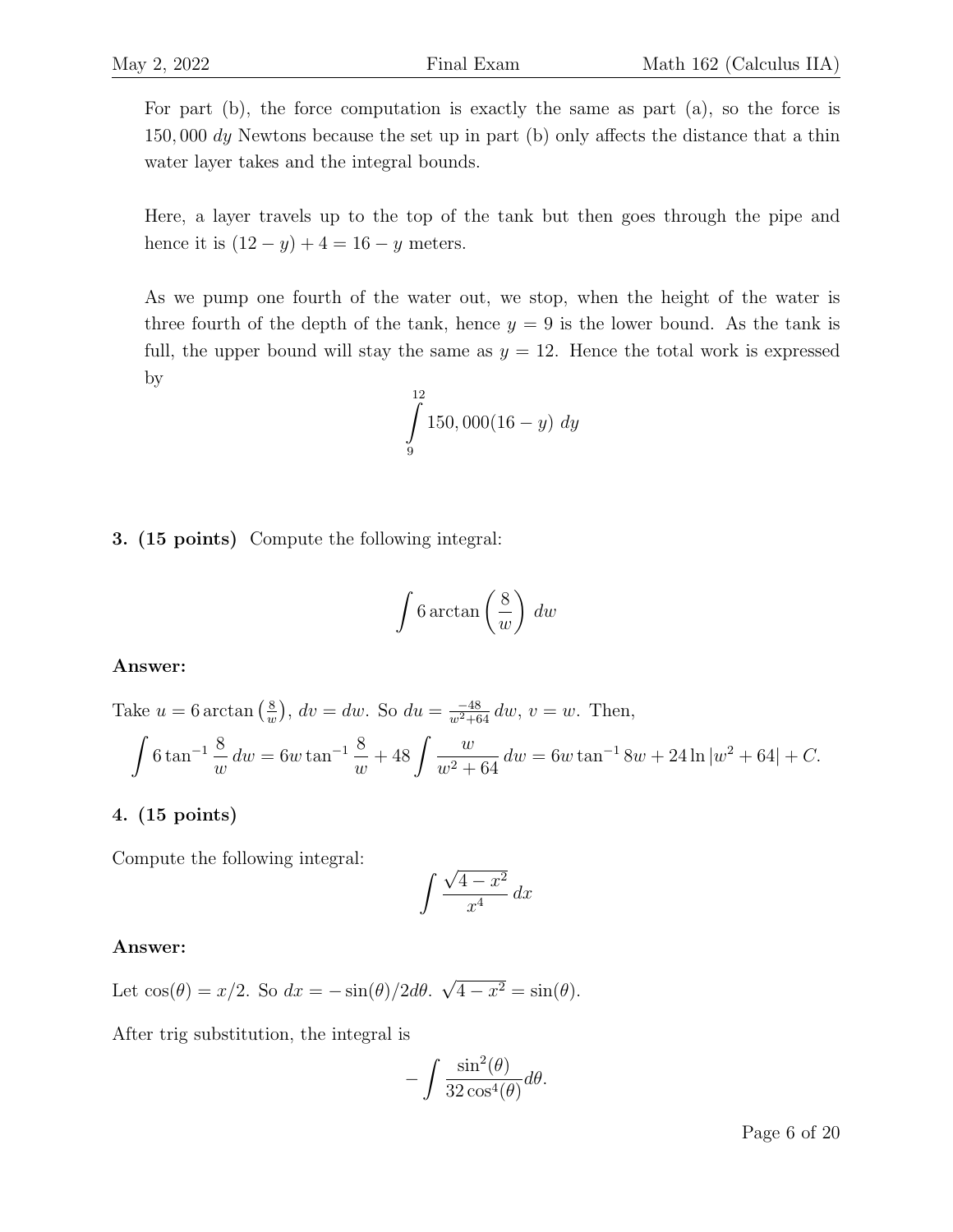Rewritten, this is

$$
-\frac{1}{32} \int \tan^2(\theta) \sec^2(\theta) d\theta.
$$

Set  $u = \tan(\theta)$ , so  $du = \sec^2(\theta) d\theta$ . After this substitution the integral is

$$
-\frac{1}{32}\int u^2 du.
$$

This equals

$$
-\frac{1}{96}u^3 + C.
$$

Substituting back  $u = \tan(\theta)$  we get

$$
-\frac{1}{96}\tan^3(\theta) + C.
$$

In terms of x,  $tan(\theta) =$  $\sqrt{4-x^2}$  $\frac{x-x^2}{x}$ , so we get

$$
-\frac{(4-x^2)^{3/2}}{96x^3} + C.
$$

#### 5. (15 points)

Compute the following integral:

$$
\int \frac{dx}{(x-2)^2(x+1)}
$$

#### Answer:

We will use partial fractions:

$$
\frac{1}{(x-2)^2(x+1)} = \frac{A}{x-2} + \frac{B}{(x-2)^2} + \frac{C}{x+1}
$$
  

$$
1 = A(x-2)(x+1) + B(x+1) + C(x-2)^2
$$

Using the Heaviside Method, we set  $x$  equal to the roots:

 $x = 2$ :  $1 = B(2 + 1) \rightarrow B = \frac{1}{3}$  $\frac{1}{3}$ .  $x = -1$ : 1 =  $C(-1-2)^2 \rightarrow C = \frac{1}{9}$  $\frac{1}{9}$ .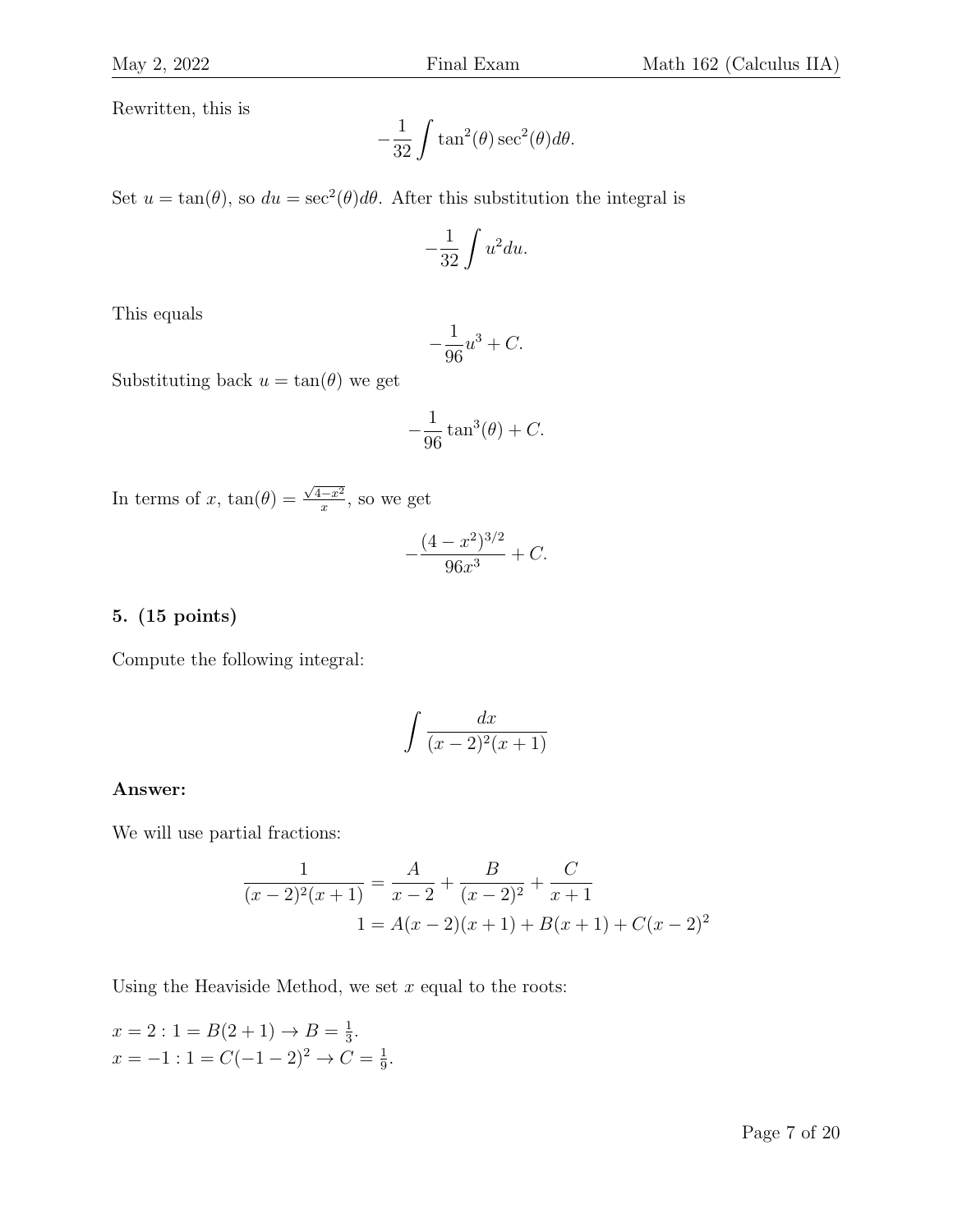To find A, we need to match the coefficients of x monomials:  $1 = A(x^2 - x - 2) + \frac{1}{3}(x+1) +$ 1  $\frac{1}{9}(x^2-4x+4).$ 

The coefficient of  $x^2$  on the left side is 0, and on the right side it is  $A + \frac{1}{9}$  $\frac{1}{9}$ . So  $0 = A + \frac{1}{9} \rightarrow$  $A=-\frac{1}{9}$  $\frac{1}{9}$ .

Therefore,

$$
\int \frac{dx}{(x-2)^2(x+1)}
$$
  
= 
$$
\int \frac{-dx}{9(x-2)} + \frac{dx}{3(x-2)^2} + \frac{dx}{9(x+1)}
$$
  
= 
$$
-\frac{1}{9}\ln|x-2| - \frac{1}{3(x-2)} + \frac{1}{9}\ln|x+1| + C.
$$

#### 6. (20 points)

Let  $f(x)$  be a function defined on an interval [a, b] such that  $f(1) = 0$ . Suppose that the arc length of the curve  $y = f(x)$  on that interval is given by the formula

$$
L = \int_1^4 \sqrt{1 + \frac{1}{4x}} \, dx \; .
$$

(a) (10 points) Find a function  $y = f(x)$  that satisfies the given arc length expression.

#### Answer:

Using that  $L = \int_0^b$ a  $\sqrt{1 + (f'(x))^2} dx$ , we find that  $[a, b] = [1, 4]$ . From this formula, we could find a function that satisfies  $(f'(x))^2 = \frac{1}{f(x)}$  $4x$ , or equivalently,  $f'(x) = \pm \frac{1}{2}$ 2  $\frac{1}{\sqrt{2}}$  $\overline{x}$ . By integrating we obtain that

$$
f(x) = \pm \int \frac{1}{2\sqrt{x}} dx = \pm \sqrt{x} + C.
$$

We have found two valid functions. Namely,  $f(x) = \sqrt{x} + C$  or  $f(x) = -$ √  $\overline{x}+C$ . Given that  $f(1) = 0$ , we get that in the first case,  $f(x) = \sqrt{x-1}$  or  $f(x) = -$ √  $\overline{x} + 1$  in the second case.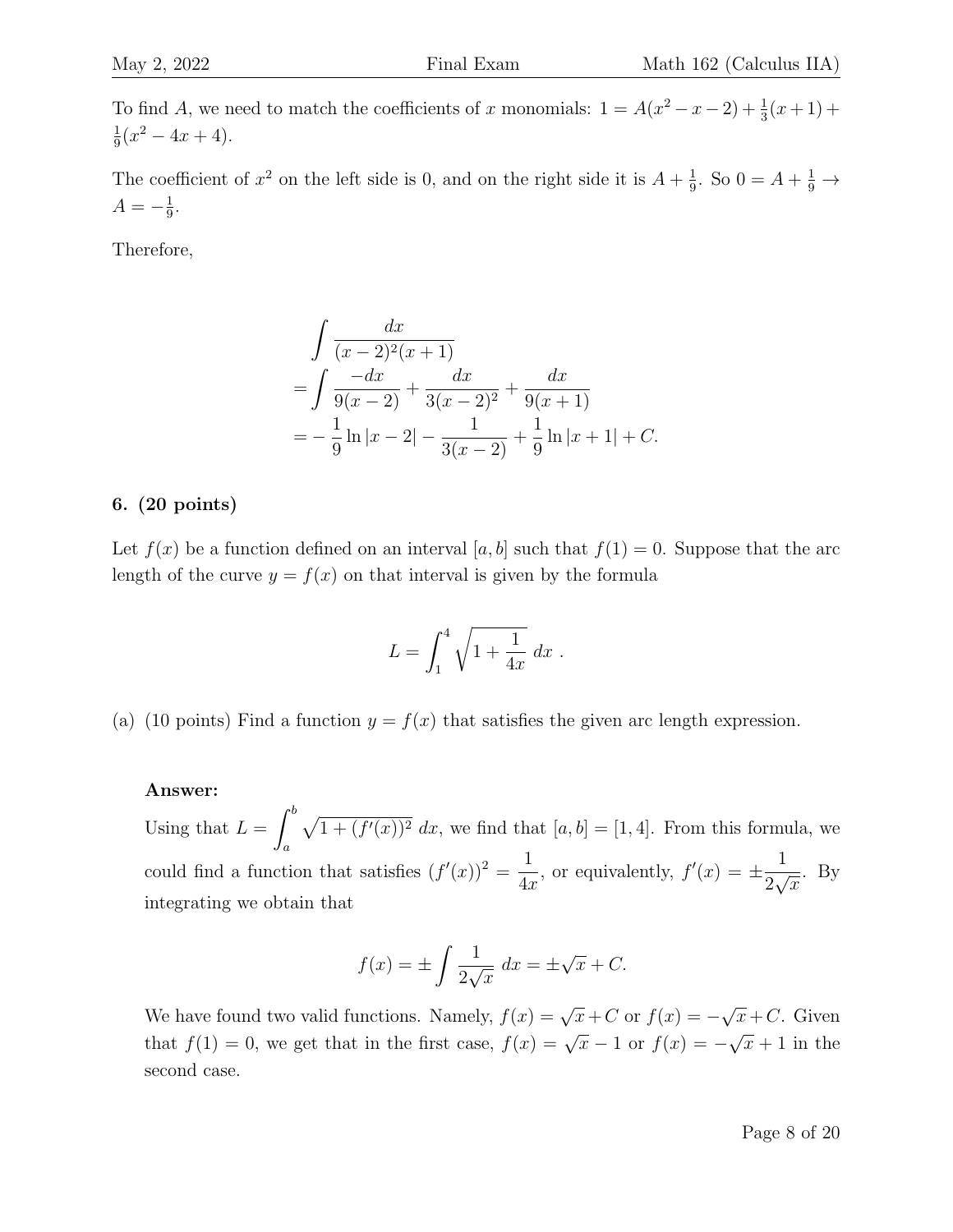(b) (10 points) Write but do not evaluate an integral that represents the surface area of the object obtained by revolving the curve  $y = f(x)$  about the y-axis.

#### Answer:

The radius of revolution is given by  $r = x$ , and the ds is found in the given arc length expression. Therefore,

$$
S = 2\pi \int_{1}^{4} x \sqrt{1 + \frac{1}{4x}} \, dx.
$$

#### 7. (15 points)

The parametric curve

$$
\begin{cases}\nx = t^2 \\
y = t^3 - 2t\n\end{cases}
$$

crosses itself at precisely one point. Find the slopes of the two tangent lines to the curve at this point. Simplify your answers as much as possible.

#### Answer:

Notice that  $x = 2$  for  $t = \pm$ √  $\overline{2}$ , and in both cases,  $y = t^3 - 2t = t(t^2 - 2) = 0$ . Therefore, the point (2,0) on the curve arises from two values of the parameter,  $t = \pm \sqrt{2}$ . Since

$$
\frac{dy}{dx} = \frac{dy/dt}{dx/dt} = \frac{3t^2 - 2}{2t},
$$

the slope of the tangent when  $t = \pm$ √ 2 is

$$
\frac{6-2}{2(\pm\sqrt{2})} = \pm\sqrt{2}
$$

#### Part B

8. (20 points) Consider the polar curve  $r = 2 \sin(2\theta)$ , drawn below.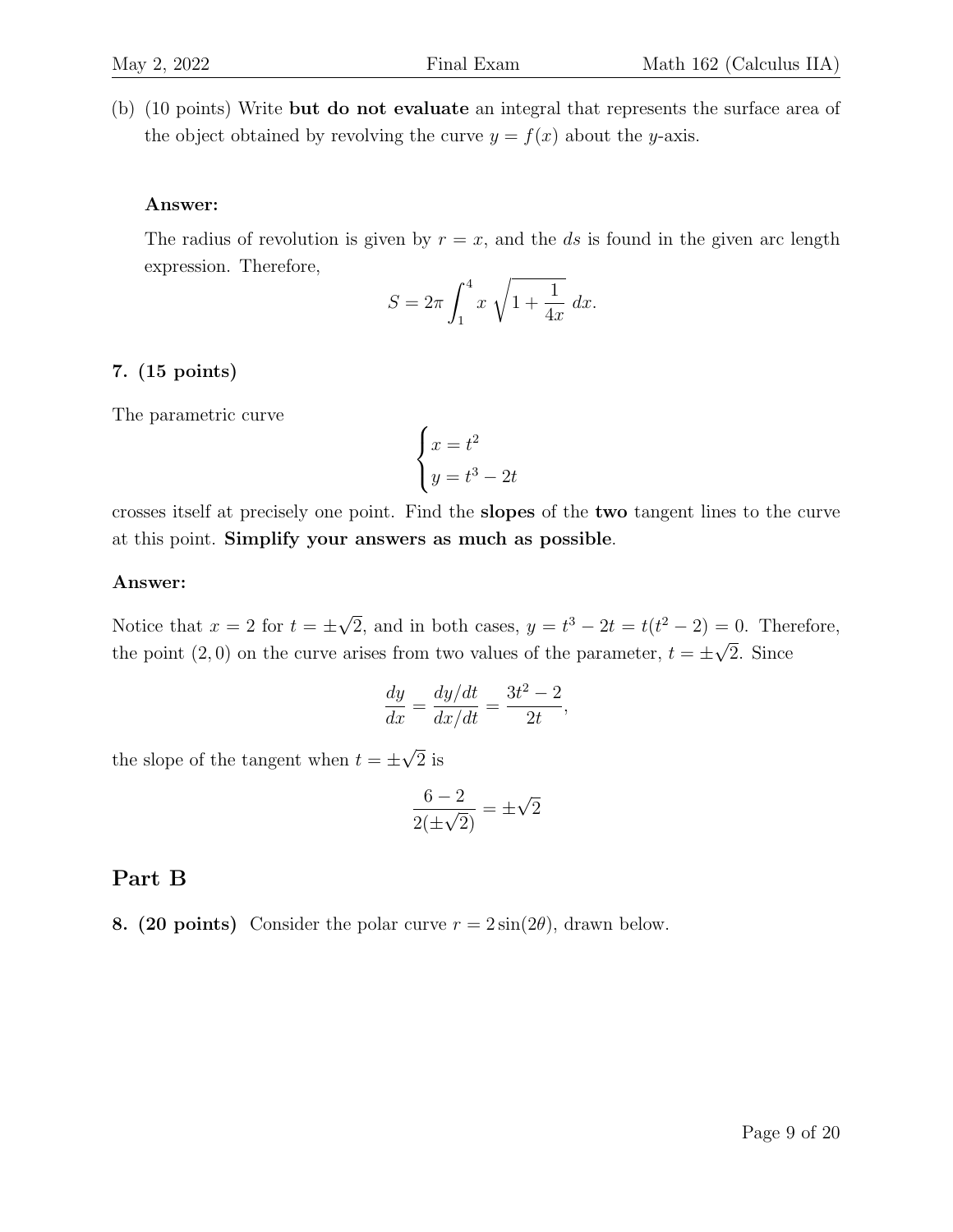

(a) (10 points) Compute the area inside one leaf of the curve.

#### Answer:

Using the area formula, we compute

$$
\int_0^{\pi/2} \frac{1}{2} \left[ (2\sin(2\theta))^2 \right] d\theta
$$

Using a double angle formula and simplifying this equals

$$
\int_0^{\pi/2} \left[1 - \cos(4\theta)\right] d\theta
$$
  
=  $\frac{\pi}{2}$ .

(b) (10 points) Set up, but do not evaluate an integral that computes the arclength of one leaf of the curve.

#### Answer:

The arclength formula is

$$
\int_0^{\pi/2} \sqrt{r^2 + [r']^2} d\theta
$$

$$
= \int_0^{\pi/2} \sqrt{4\sin^2(2\theta) + 16\cos^2(2\theta)} d\theta
$$

#### 9. (20 points)

For this problem, make sure to show all your work: for all the convergence tests that you use state their conditions and explain why they are satisfied.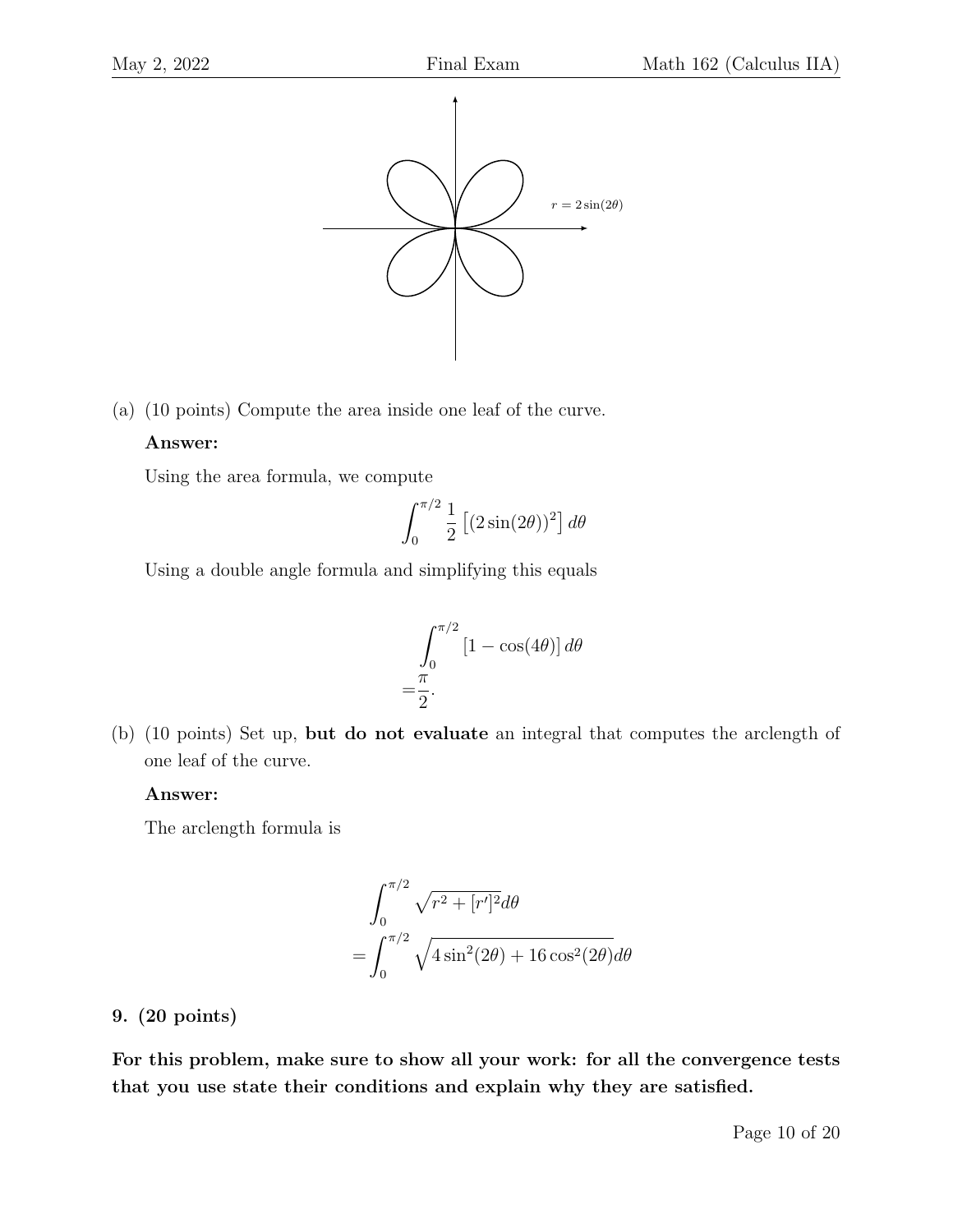(a) (10 points) Determine if the series

$$
\sum_{n=1}^{\infty} (-1)^{n-1} \frac{\sin(n)}{n^{2k}}
$$

is absolutely convergent, conditionally convergent, or divergent when  $k$  is a positive integer. Repeat the same question for when  $k = 0$ .

#### Answer:

If  $k = 0$ , then we have

$$
\sum_{n=1}^{\infty} (-1)^{n-1} \sin(n)
$$

Let

$$
c_n = (-1)^{n-1} \sin(n)
$$

then  $\lim_{n\to\infty} c_n$  does not exist as it oscillates between  $-1$  and 1; hence, the series is divergent by the Divergence test.

If k is a positive integer then  $2k \geq 2$ . So,

$$
0 \le \left| (-1)^{n-1} \frac{\sin (n)}{n^{2k}} \right| \le \frac{1}{n^{2k}} \le \frac{1}{n^2}
$$

because  $|\sin(n)| \leq 1$ . So the series is absolutely convergent by the Comparison Test since  $\sum \frac{1}{n^2}$  is a convergent *p*-series with  $p = 2 > 1$ .

Note that in this question neither Alternating Series Test nor Limit Comparison Test works.

(b) (10 points) Let  $\{p_n\}$  be the sequence  $\{2, 3, 5, 7, 11, 13, \ldots\}$  of all prime numbers (a particular sequence consisting of positive integers). Take as given that

$$
\lim_{n \to \infty} \frac{n \ln(n)}{p_n} = 1.
$$

Determine if the sum

$$
\sum_{n=1}^{\infty} \frac{1}{p_n}
$$

of the reciprocals of all prime numbers is convergent or divergent. Hint: Use the Limit Comparison Test with a series of the form  $\sum^{\infty}$  $n=2$  $b_n$  followed by the Integral Test, justifying all your reasoning.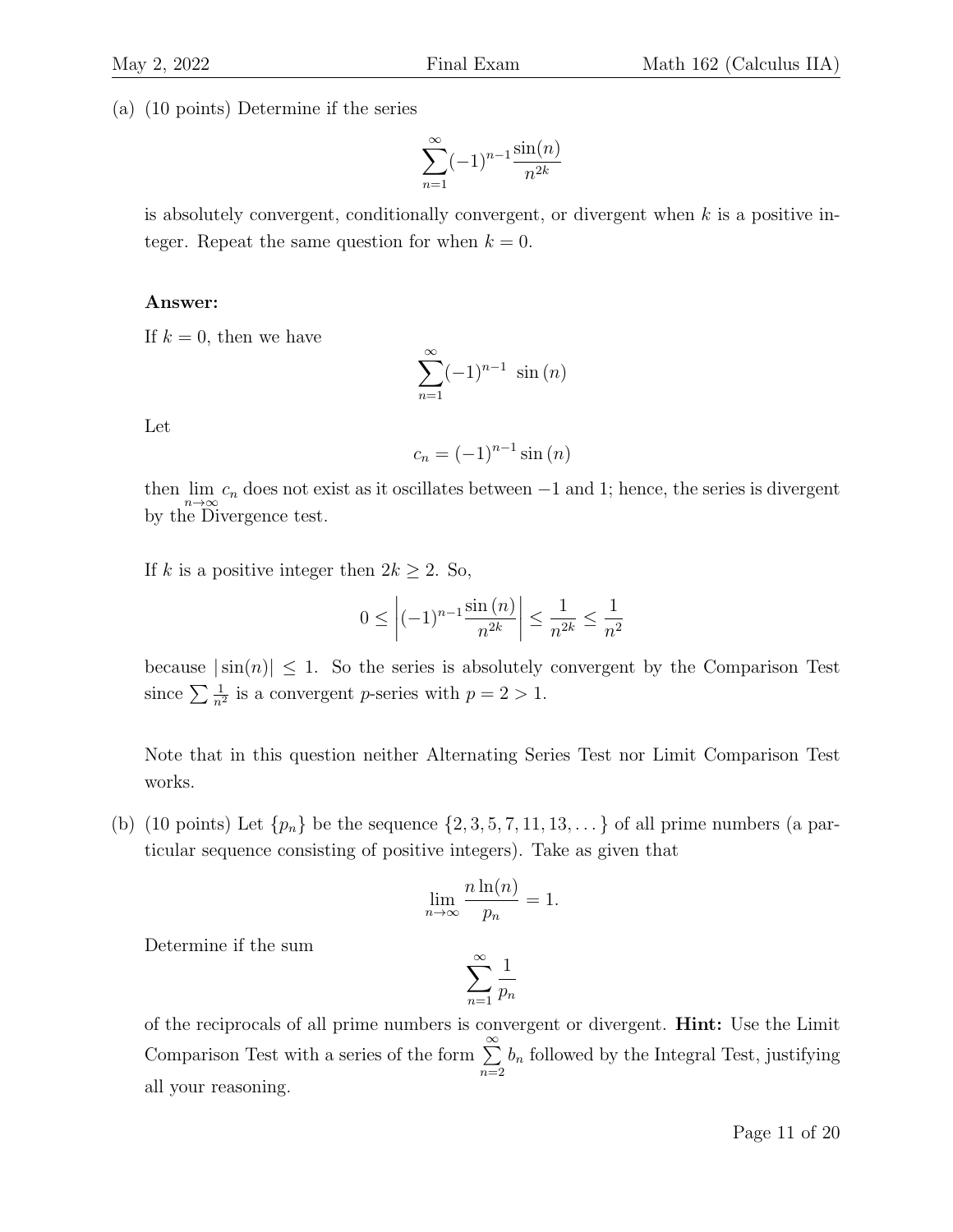### Answer:

We will apply the Limit Comparison Theorem. Let  $a_n = \frac{1}{n}$  $\frac{1}{p_n}$ . This is a sequence of positive terms because the reciprocals of prime numbers are positive since primes are positive. To apply the LCT, we need to have another positive sequence  $b_n$  and we should know the value of the limit

$$
L = \lim_{n \to \infty} \frac{a_n}{b_n} = \lim_{n \to \infty} \frac{\frac{1}{p_n}}{b_n}
$$

The fact in the question gives us that if

$$
b_n = \frac{1}{n \ln n}, \qquad n \ge 2
$$

then

$$
L = \lim_{n \to \infty} \frac{a_n}{b_n} = \lim_{n \to \infty} \frac{n \ln n}{p_n} = 1
$$

Note also that  $b_n$  is a sequence with positive terms. As

$$
L = 1
$$

is a finite non-zero number, by the Limit Comparison Test, the convergence behavior of the series  $\sum a_n$  is the same as that of

$$
\sum_{n=2}^{\infty} \frac{1}{n \ln n}
$$

(the starting index is 2 as suggested, the starting index does not affect the convergence behavior and it can't be 1 as the denominator would be 0.)

To see if

$$
\sum_{n=2}^{\infty} \frac{1}{n \ln n}
$$

converges we will apply the Integral Test. The test is applicable because clearly the function  $f(x) = (1/x \ln(x))$  is continuous, positive and decreasing on  $[2, \infty)$ . A brief calculation shows that

$$
\int_{2}^{\infty} \frac{1}{x \ln x} \, dx
$$

diverges.

To finalize, the series  $\sum b_n$  diverges by the Integral Test and the main series  $\sum a_n$  diverges by the Limit Comparison Test.

#### 10. (20 points)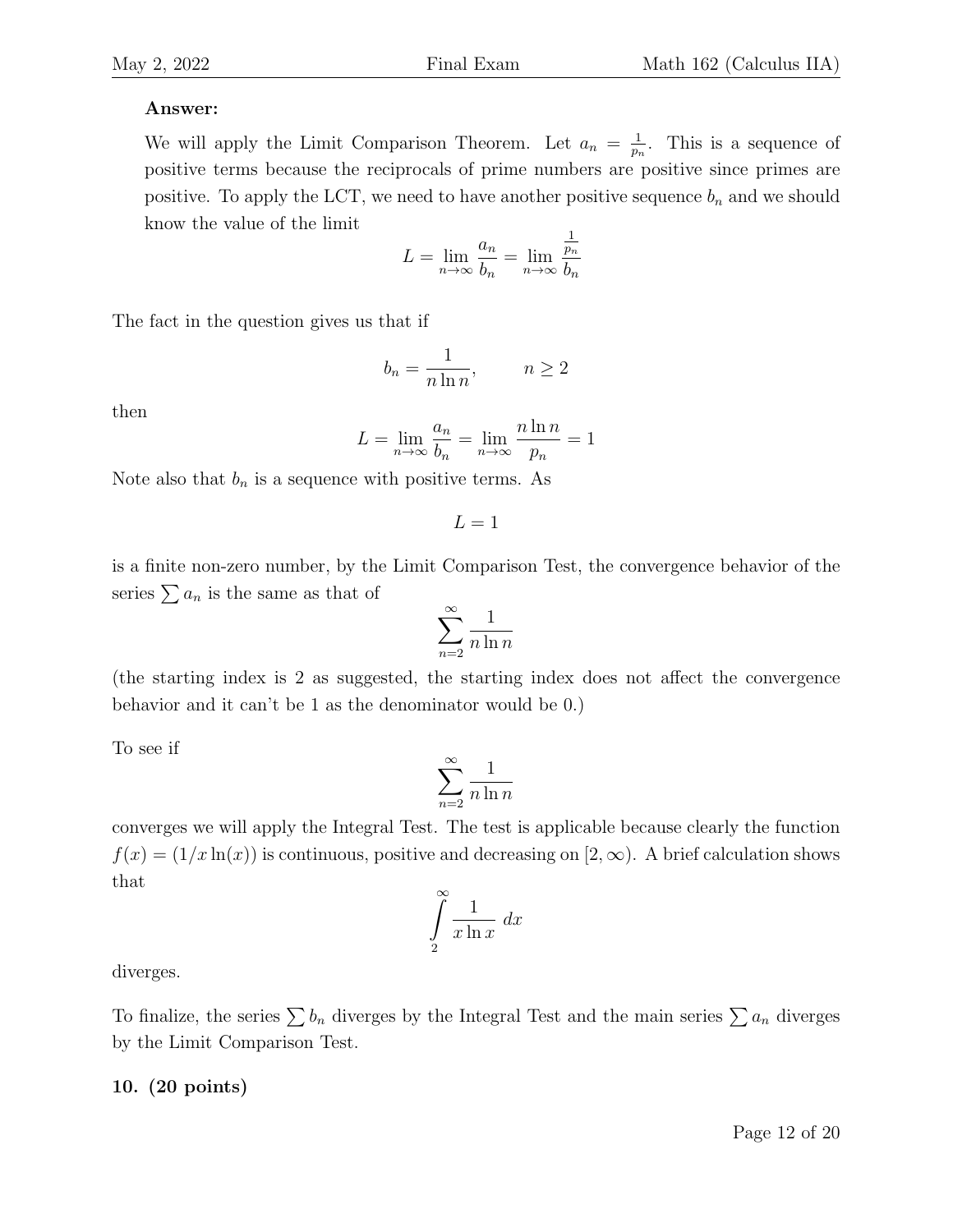(a) (10 points) Find a power series expansion, centered at  $x = 2$ , for the function

$$
f(x) = \frac{1}{3 - x}.
$$

#### Answer:

As  $3 - x = 1 - (x - 2)$ , we have, for x such that  $|x - 2| < 1$ :

$$
\frac{1}{3-x} = \frac{1}{1-(x-2)} = \sum_{n=0}^{\infty} (x-2)^n.
$$

(b) (10 points) Use your answer from (a) to find a power series expansion, centered at  $x = 2$ , for the function  $g(x) = \frac{1}{a}$  $\frac{1}{(3-x)^2}$ .

#### Answer:

As  $g(x) = f'(x)$  (using the notation of the previous part), we can differentiate the series from (a) term-by-term to obtain a power series representation of  $g(x)$ . Hence,

$$
g(x) = \sum_{n=1}^{\infty} n(x-2)^{n-1}.
$$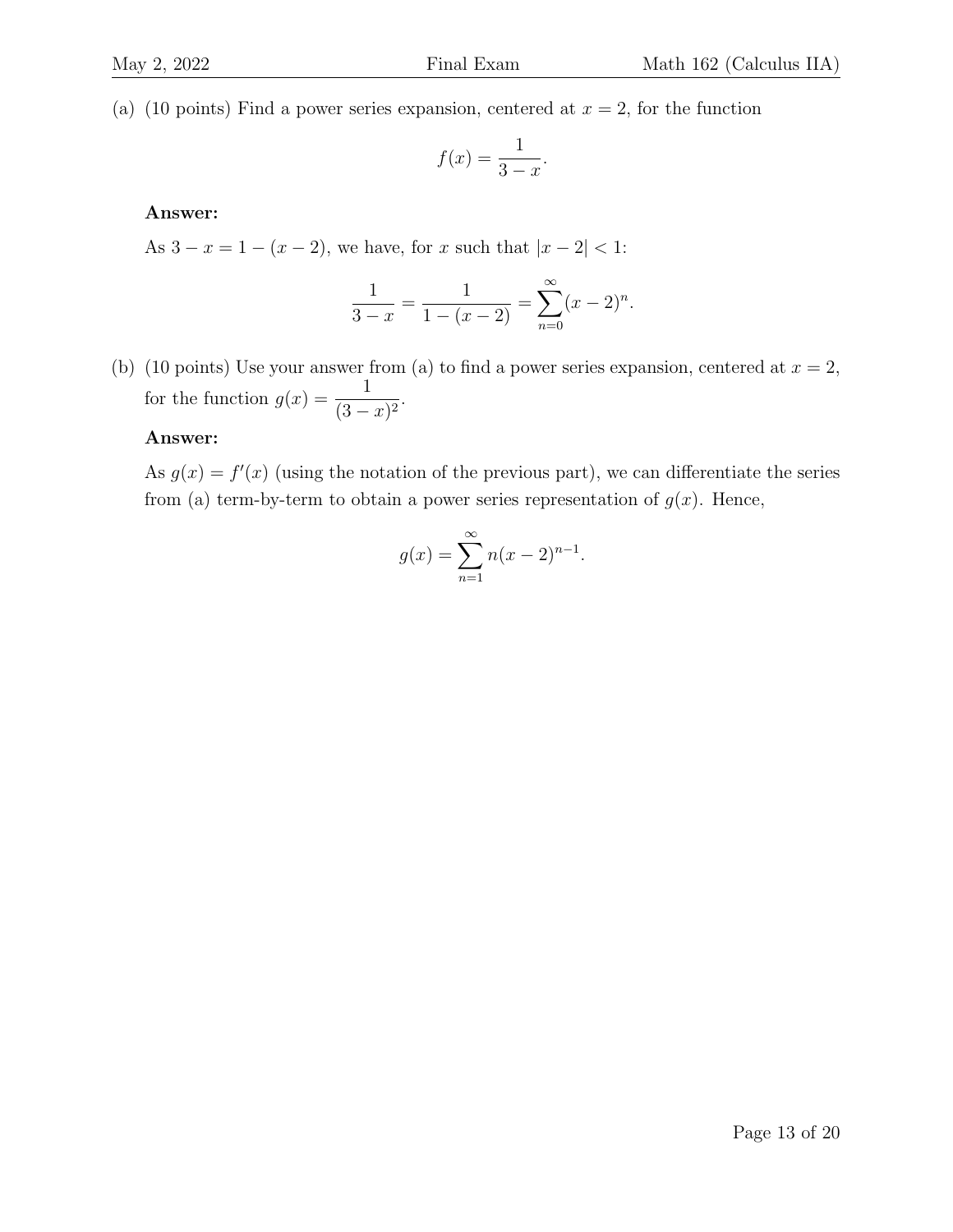#### 11. (20 points)

(a) (10 points) Find the Taylor series of the function  $f(x) = \ln(x)$ , centered at  $x = 2$  (i.e., in powers of  $x - 2$ ).

#### Answer:

We have to compute all the derivatives of  $f(x) = \ln x$ , evaluated at  $x = 2$ .

We have  $f^{0}(x) = \ln(x), f^{0}(2) = \ln 2$ 

$$
f^1(x) = 1/x, \, f^1(2) = 1/2
$$

$$
f^2(x) = -1/x^2, \ f^2(2) = 1i2^2,
$$

$$
f^3(x) = 2/x^3, \, f^3(2) = 2/2^3,
$$

$$
f^4(x) = -2 \cdot 3/x^4, \, f^4(2) = -2 \cdot 3/2^4,
$$

$$
f^5(x) = 2 \cdot 3 \cdot 4/x^5, \, f^4(2) = 2 \cdot 3 \cdot 4/2^5,
$$

So for 
$$
n \ge 1
$$
,  $f^{n}(x) = (-1)^{n+1}(n-1)!/x^{n}$ ,  $f^{n}(2) = (-1)^{n+1}(n-1)!/2^{n}5$ ,

So  $\ln(x) = f(2) + \sum_{n=1}^{\infty} (-1)^{n+1}/n! \cdot (n-1)!/2^n (x-2)^n$ , which simplifies to

$$
\ln(x) = f(2) + \sum_{n=1}^{\infty} \frac{(-1)^{n+1}}{n2^n} \cdot (x-2)^n
$$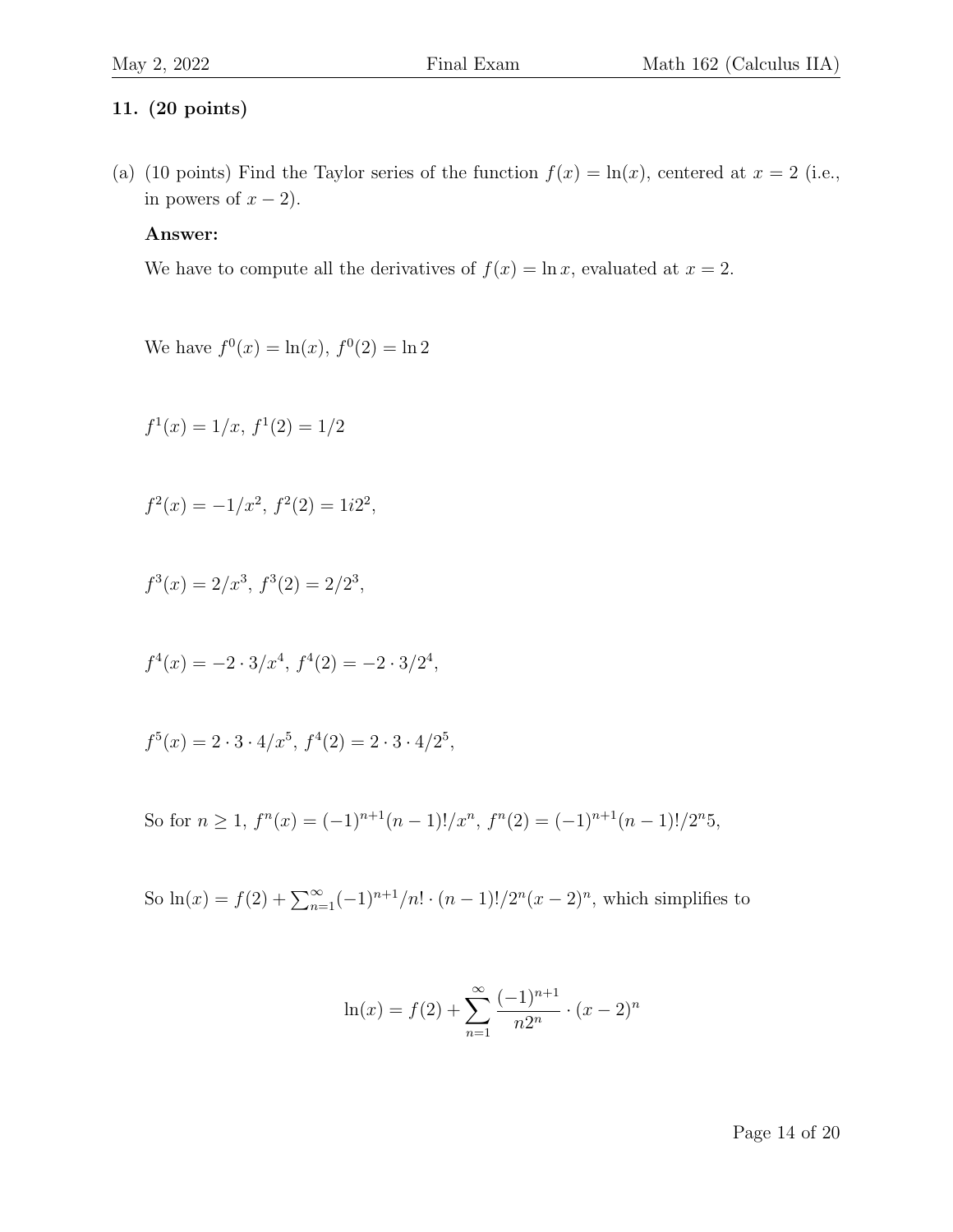Using the ratio test, we get that the radius of conversion is  $R = 2$ . So the endpoints of the interval of conversion are  $2 - 2 = 0$  and  $-2 - 2 = -4$ . When  $x = 0$ , the series becomes the negative of the divergent harmonic series, so the series doeesn't converge at the endpoint 0. When  $x = 4$ , the series becomes the negative of the alternating harmonic series, which converges by the alternating series test. So the interval of convergence is  $(0, 4]$ .

(b) (10 points) Find the radius of convergence and interval of convergence of your series from part (a).

Answer:

This is scratch paper. If you use it to work on a problem, please indicate so on the page where that problem occurs.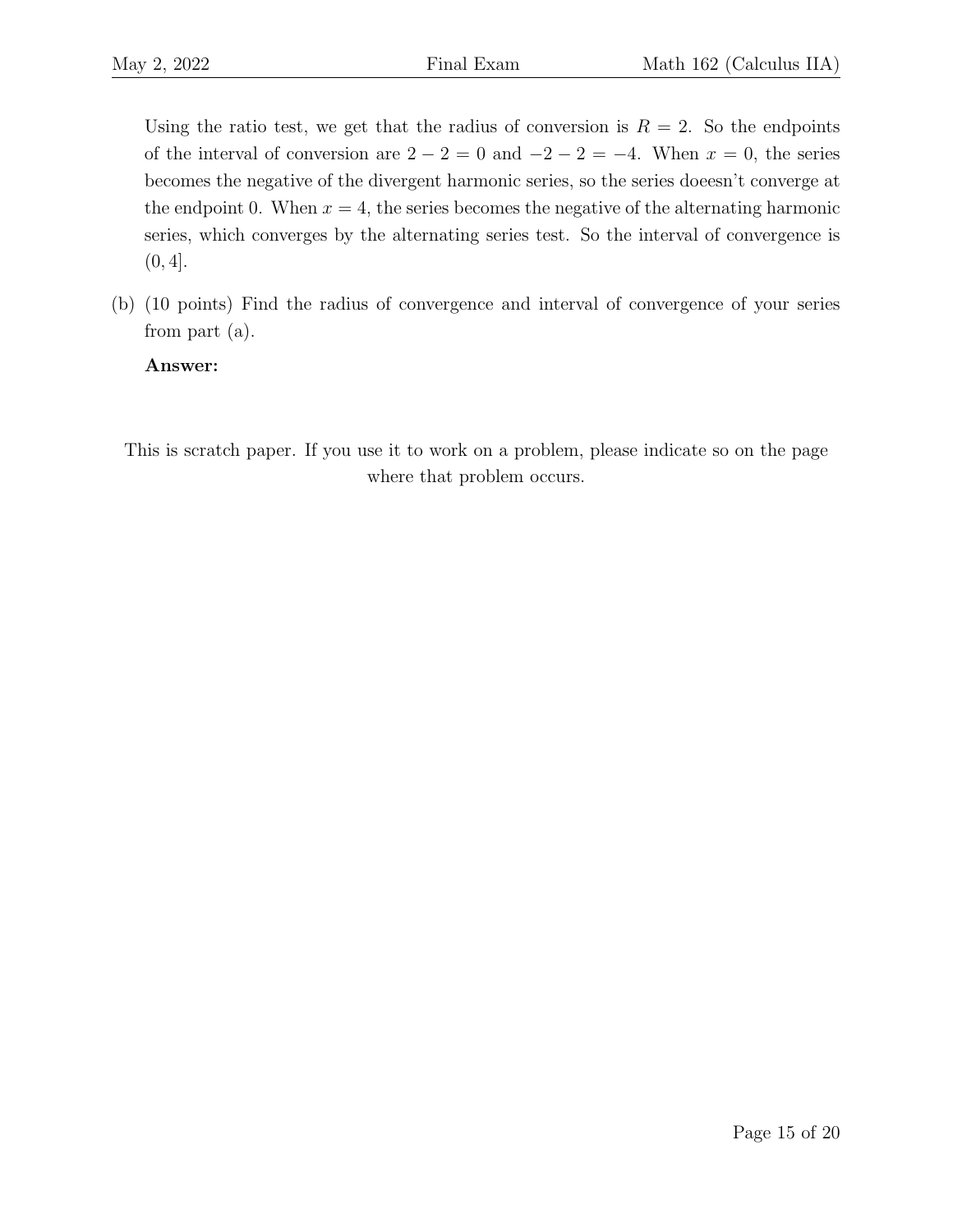Second scratch paper page. If you use it to work on a problem, please indicate so on the page where that problem occurs.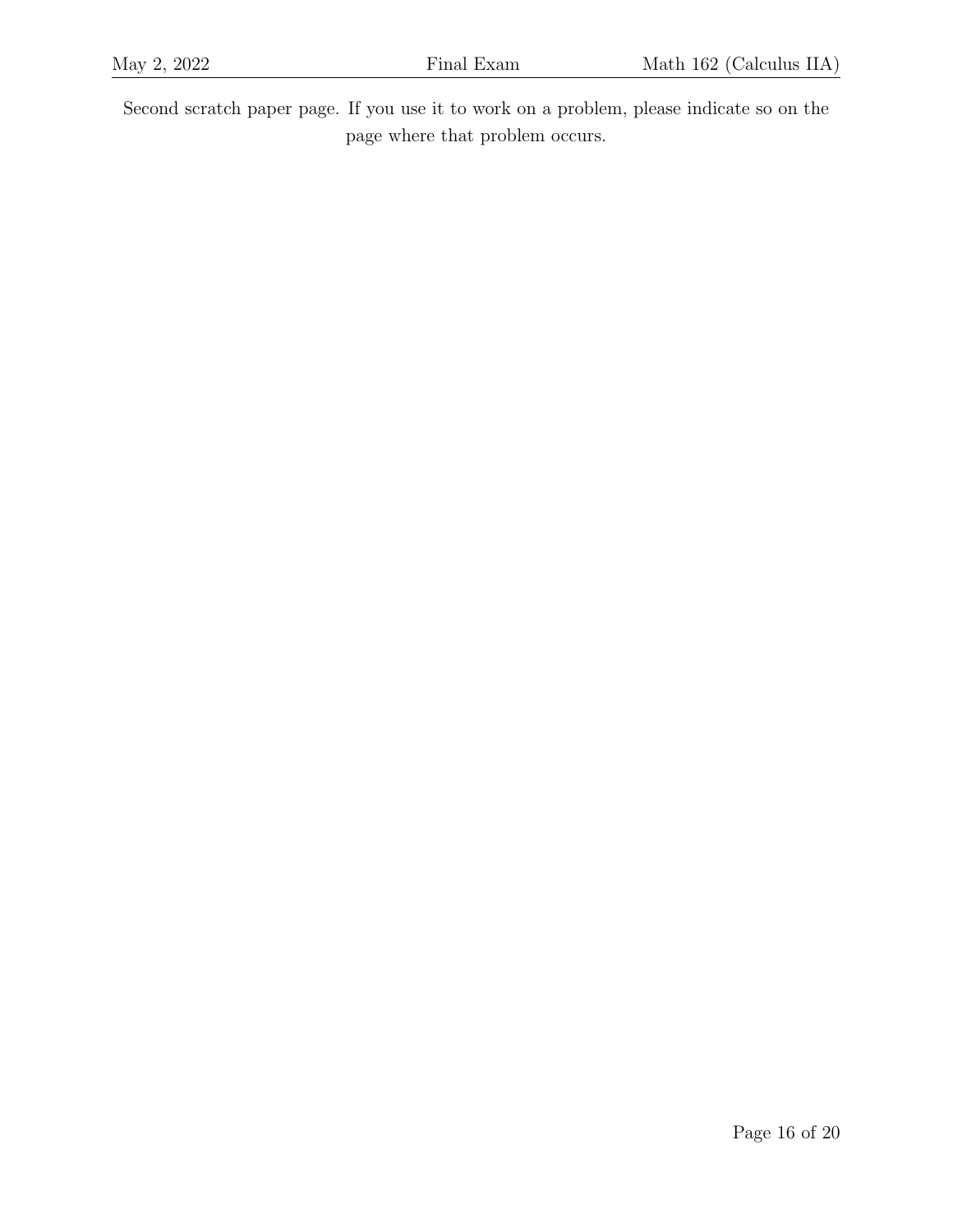Third scratch paper page. If you use it to work on a problem, please indicate so on the page where that problem occurs.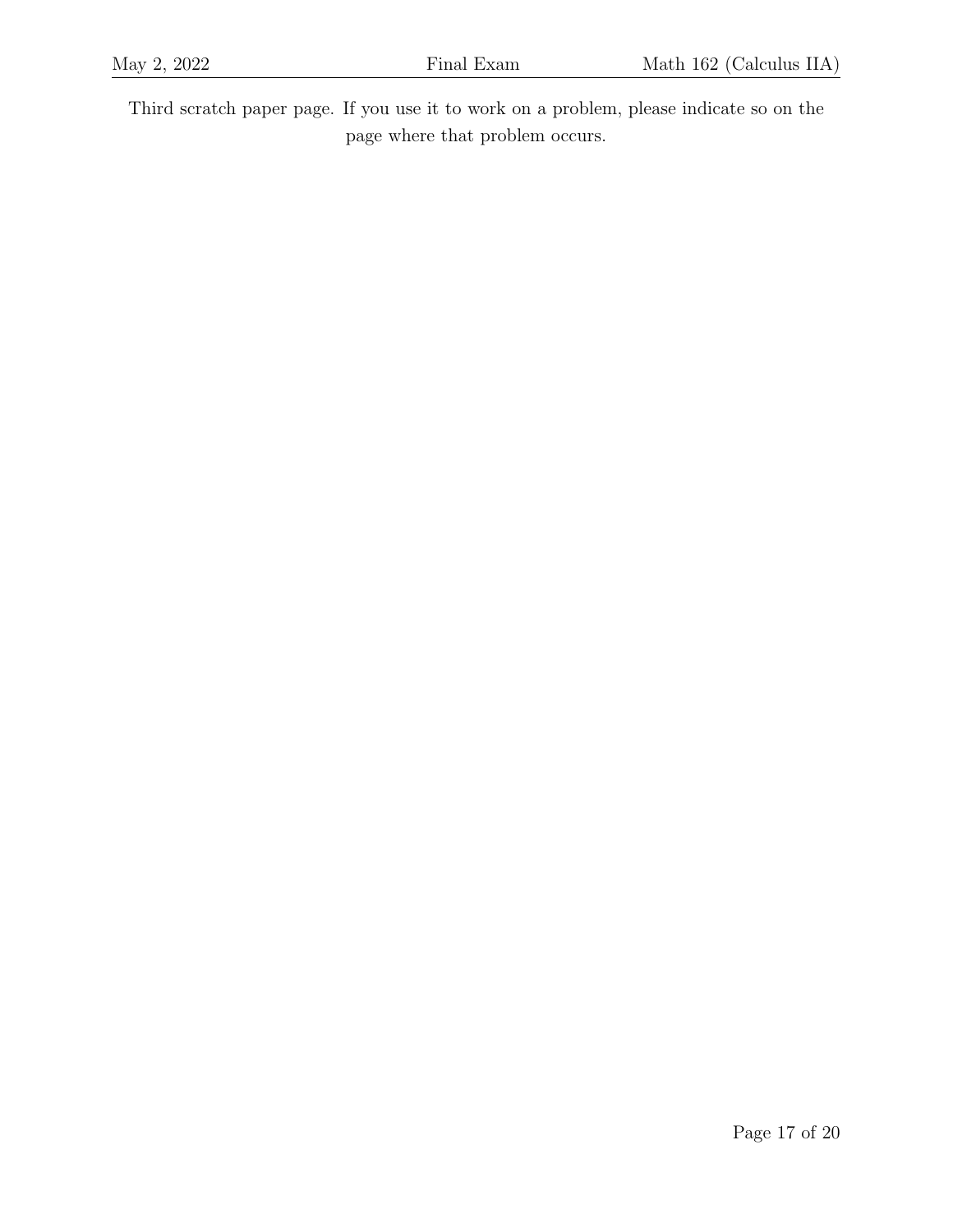Fourth scratch paper page. If you use it to work on a problem, please indicate so on the page where that problem occurs.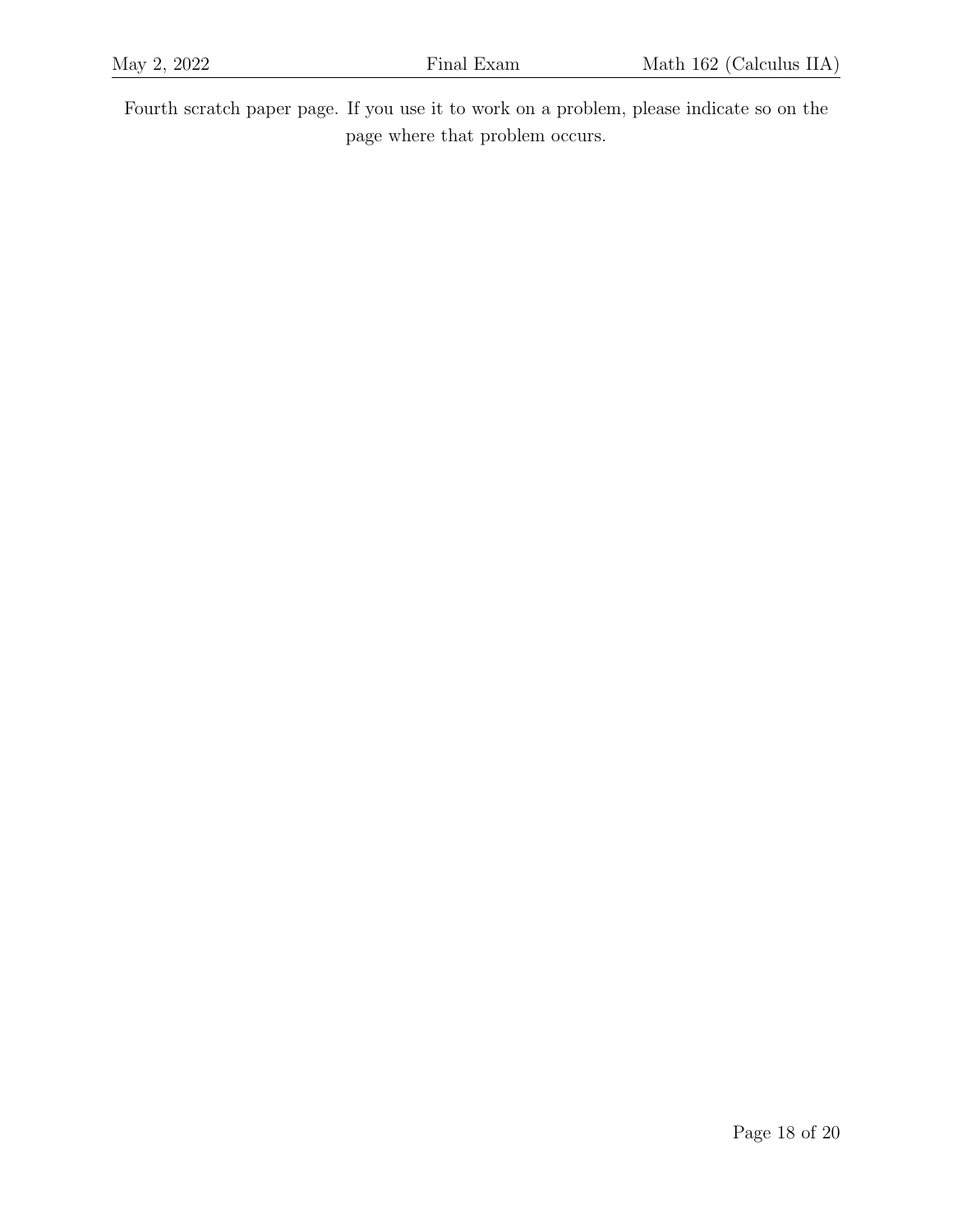More scratch paper. If you use it to work on a problem, please indicate so on the page where that problem occurs.